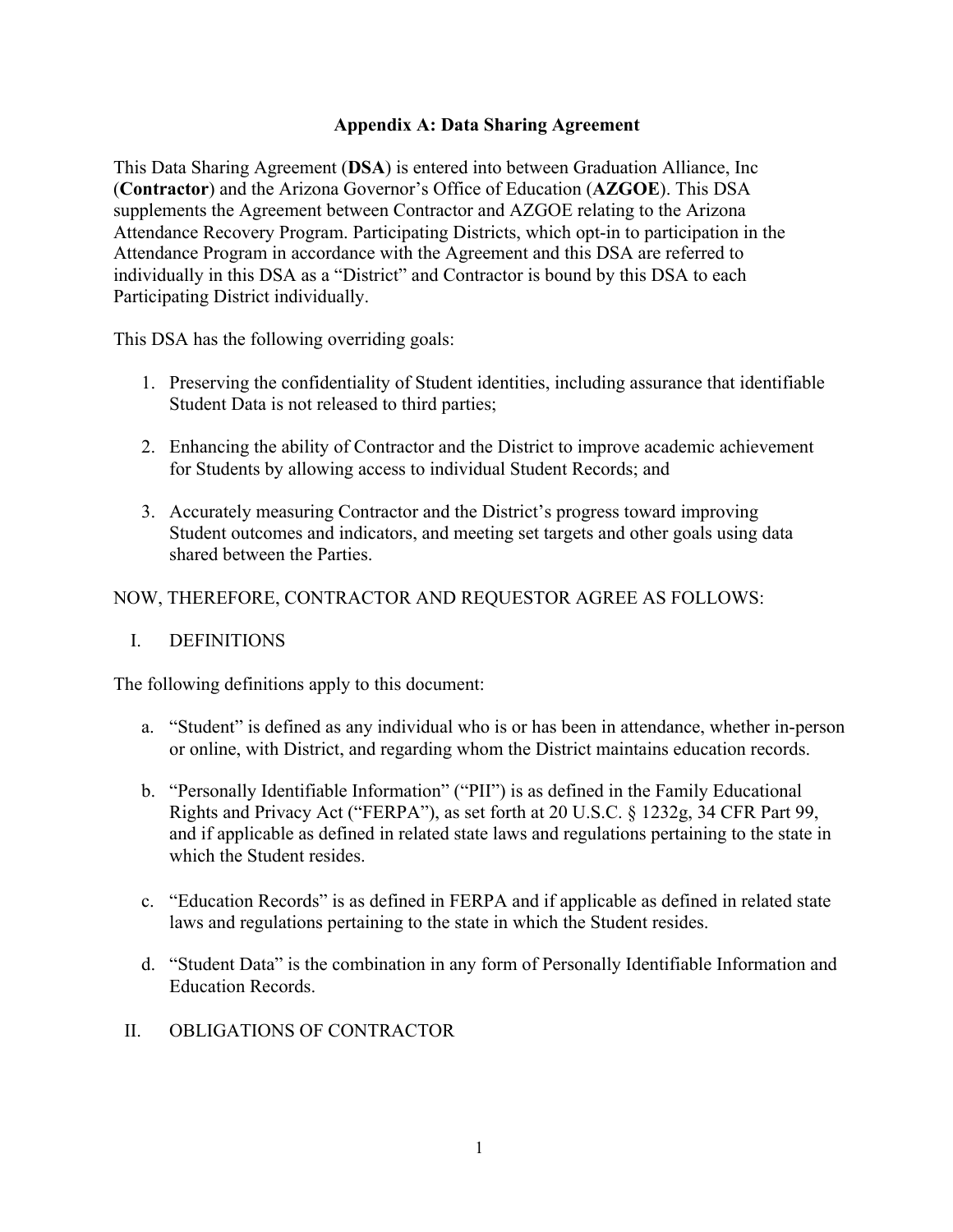The Contractor, representing all members of the organization, shall ensure the confidentiality of Student Data through the following methods:

- a. The Contractor's data custodian(s) designated in Section  $II(k)$  shall have completed commercially-reasonable training in the handling and maintenance of Student Data.
- b. The Contractor shall strictly comply with all state and federal laws that apply to the use and release of the Student Data. When necessary to comply with these laws, the Contractor shall procure the consent of parents or eligible Students, as required under applicable law, to the release and use of the Student Data, and shall maintain and make written proof of parent or Student (if Student is over the age of 18) consent available to Student or District.
- c. The Contractor shall comply with the re-disclosure limitations set forth in FERPA, including 34 C.F.R. § Part 99.33.
- d. The Contractor shall restrict access to the data only to (i) the person or persons who provide direct services to Students enrolled under the Master Agreement; or (ii) the person or persons within the Contractor's organization who have been tasked with analyzing the data; and make those persons aware of, and agree to abide by, the terms set forth in this DSA.
- e. The Contractor shall not release or otherwise reveal, directly or indirectly, the Student Data to any individual, agency, entity, or third party not included in this DSA, unless such disclosure is required by law or court order.
- f. The Contractor shall not distribute, reprint, alter, sell, assign, edit, modify or create derivative works or any ancillary materials from or with the Student Data without the express written consent of District, and if necessary, based upon FERPA and its regulations, Students and/or their parents.
- g. The Contractor shall not use Student Data shared under this DSA for any purpose other than the goals outlined in this DSA. Nothing in the DSA shall be construed to authorize Contractor to have access to additional Student Data from Contractor that is not included in the scope of the DSA (or addenda). Contractor understands that the DSA does not convey ownership of the Student Data to Contractor.
- h. The Contractor shall take commercially-reasonable security precautions and protections to ensure that persons not authorized to view the Student Data do not gain access to the Student Data. Commercially-reasonable security precautions and protections include, but are not limited to:
	- 1. Creating, distributing, and implementing data governance policies and procedures which protect Student Data through appropriate administrative, technical, and physical security safeguards, and outline staff responsibilities for maintaining data security;
	- 2. Encrypting all Student Data carried on mobile computers/devices;
	- 3. Encrypting all Student Data stored in Contractor's databases or other storage and access media;
	- 4. Encrypting Student Data before it is transmitted electronically;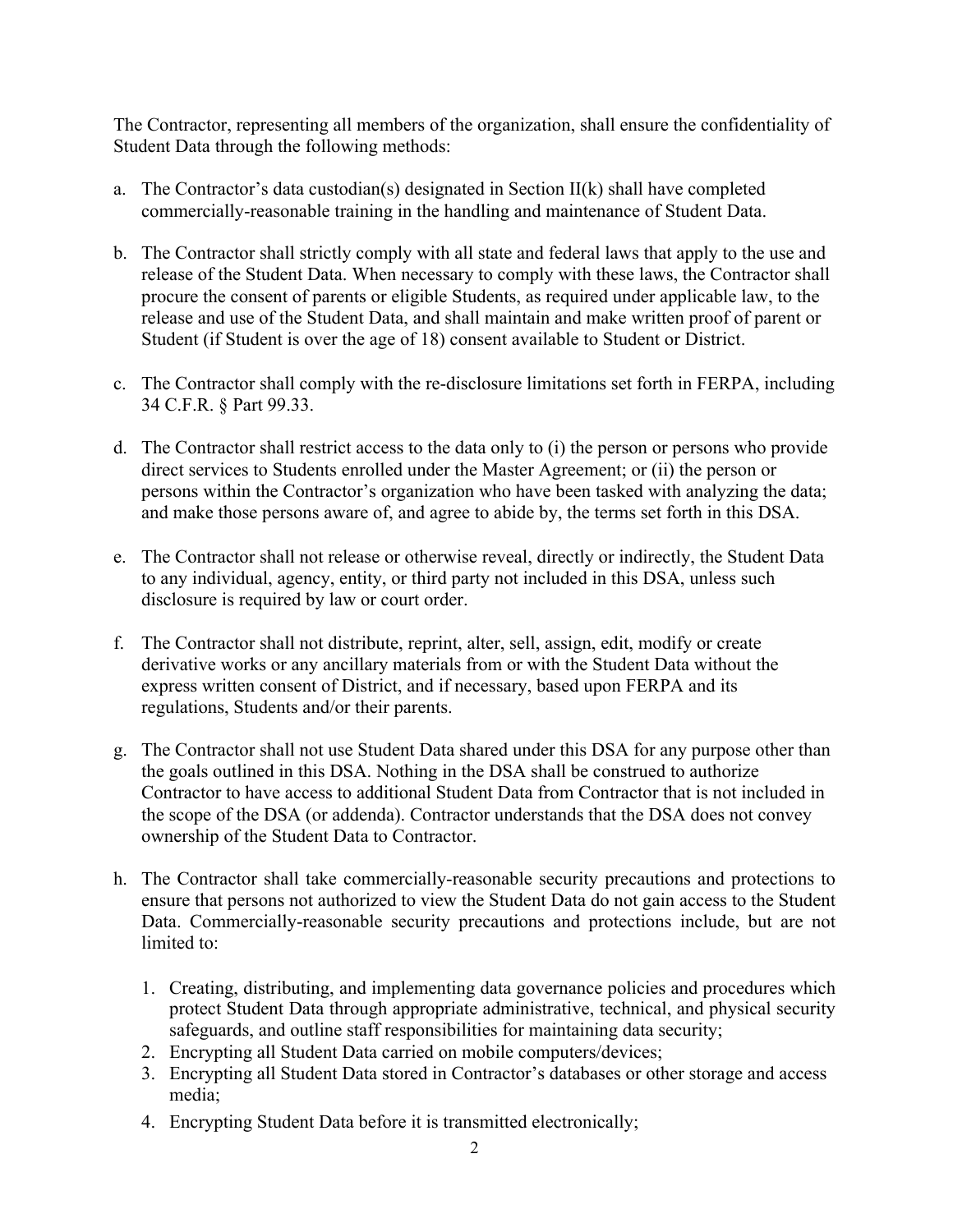- 5. Requiring that users be uniquely identified and authenticated before accessing Student Data;
- 6. Establishing and enforcing well-defined data privilege rights which restrict users' access to the Student Data necessary for them to perform their job functions;
- 7. Ensuring that all staff accessing Student Data sign a commercially-reasonable nondisclosure agreement;
- 8. Securing access to any physical areas/electronic devices where Student Data are stored;
- 9. Installing technology necessary to provide commercially-reasonable security for network transmissions involving Student Data;
- 10. Installing commercially-reasonable anti-virus, network intrusion, logging and notification systems to protect the network and computers where Student Data is stored and accessed;
- i. The Contractor shall report all known or suspected breaches of Student Data, in any format, to both the District and AZGOE within twenty- four (24) hours of confirming or reasonably suspecting such a breach. The report shall include (1) the name, job title, and contact information of the person reporting the incident; (2) the name, job title, and contact information of the person who discovered the incident; (3) date and time the incident was discovered; (4) nature of the incident (e.g., system level electronic breach, an electronic breach of one computer or device, or a breach of hard copies of records; (5) a description of the information lost or compromised; (6) name of electronic system and possible interconnectivity with other systems; (7) storage medium from which information was lost or compromised; (8) controls in place to prevent unauthorized use of the lost or compromised information; (9) number of individuals potentially affected; and (10) whether law enforcement was contacted.
- j. The Contractor shall securely and permanently destroy the Student Data, and any and all hard and soft (electronic) copies thereof, upon the termination of this DSA or the Master Agreement. Contractor agrees to require all employees, contractors, or agents of any kind using Student Data to comply with this provision. Contractor agrees to document the methods used to destroy the Student Data, and upon request, provide written certification to District that the Student Data has been destroyed.
- k. For purposes of this DSA and ensuring Contractor's compliance with the terms of this DSA and all applicable state and Federal laws, Contractor will designate a custodian of the Student Data that District shares with the Contractor. Distrct will release all Student Data and information under this DSA to said named custodian (the "Data Custodian"). The Data Custodian shall be responsible for transmitting all Student Data requests and maintaining a log or other record of all Student Data requested and received pursuant to the DSA, including confirmation of the return or destruction of Student Data as described below.
- l. District or its agents may, upon request, review the records the Contractor is required to keep under this DSA. Contractor designates its Chief Technology Officer (or an alternative designee specified in writing) as its liaison for all communications with the District regarding this DSA;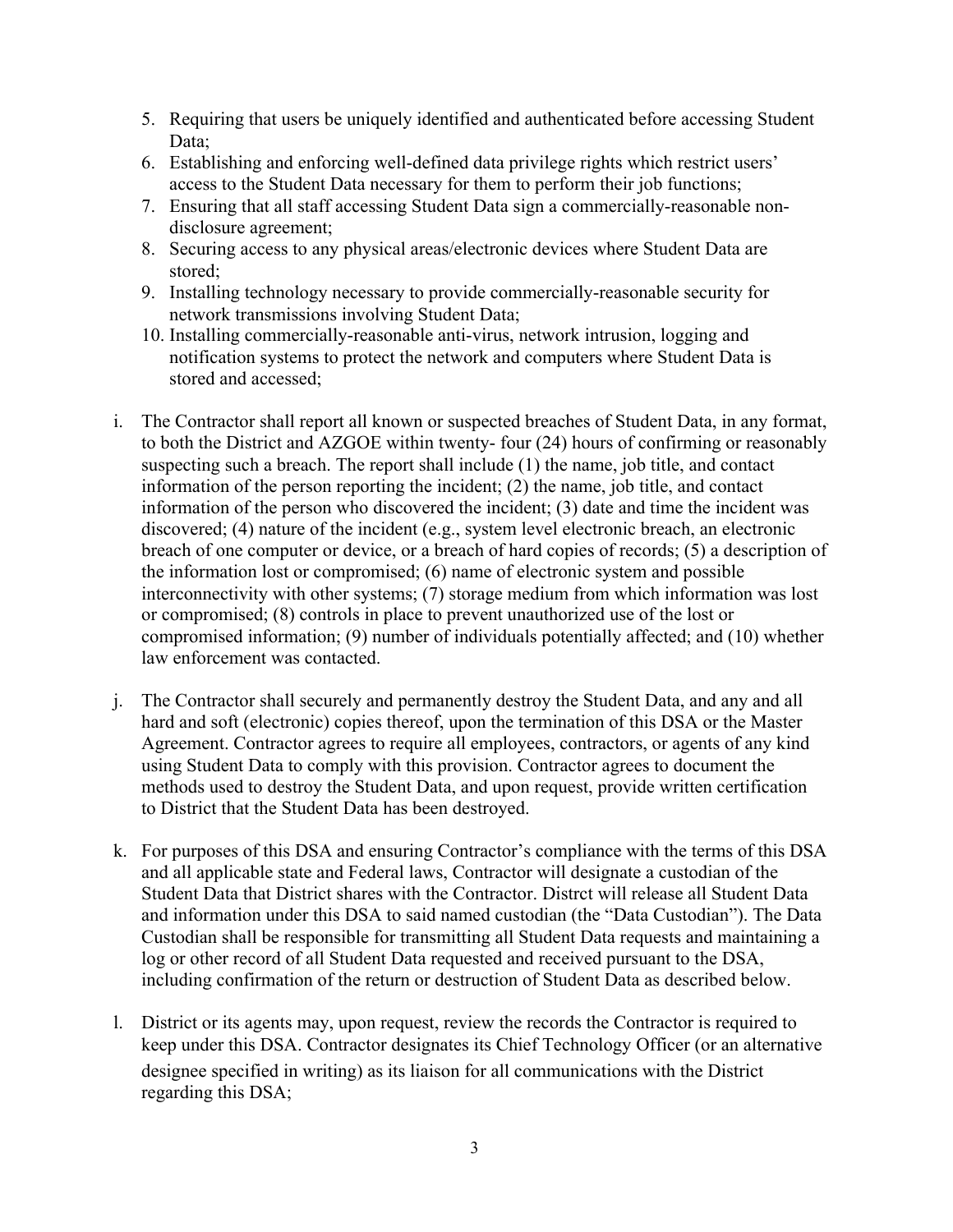m. The Contractor acknowledges that any violation of this DSA and/or the provisions of FERPA or accompanying state regulations related to the nondisclosure of protected Student information constitutes just cause for District to immediately terminate this DSA and the Master Agreement.

## III. OBLIGATIONS OF DISTRICT

If a District elects to participate in the Arizona Attendance Recovery Program, then during the term of this Agreement, District shall prepare and deliver to Contractor the Student Data as defined in Exhibit A - Data File Description.

### IV. PAYMENT

No payments will be made under this DSA by either party.

### V. INDEMNIFICATION

Contractor agrees that to the fullest extent permitted by law, Contractor will hold harmless, defend, and indemnify the District, its agents, employees, and board members from any liability, cost or expense, including without limitation penalties, losses, damages, attorneys' fees, taxes, expenses of litigation, judgments, suits, liens, and encumbrances, to the extent arising out of or resulting from any act or omission by Contractor under this DSA. The terms of this section shall survive termination of this DSA.

### VI. NOTICES

All notices contemplated or required under this DSA shall be in writing and delivered by email, with a copy sent via U.S. Mail to the address provided by District at the time of optin to the Arizona Attendance Recovery Program.

### VII. TERM

The Term of this DSA is the same as that of the Agreement.

This DSA will allow for the District to provide Contractor with Student Data, as defined in Exhibit A, for the Term specified above. The DSA shall become effective on the date when the last party to sign has executed this DSA unless terminated under the terms of Paragraph VII below. This DSA may be extended upon mutual written agreement.

### VIII. TERMINATION

Either party may terminate this DSA, with 30 days written notice to the other party, at any time, for any reason. In addition, District may terminate this DSA with immediate effect if it determines such action is necessary for the health, safety or education of Students or staff.

#### IX. MISCELLANEOUS PROVISIONS